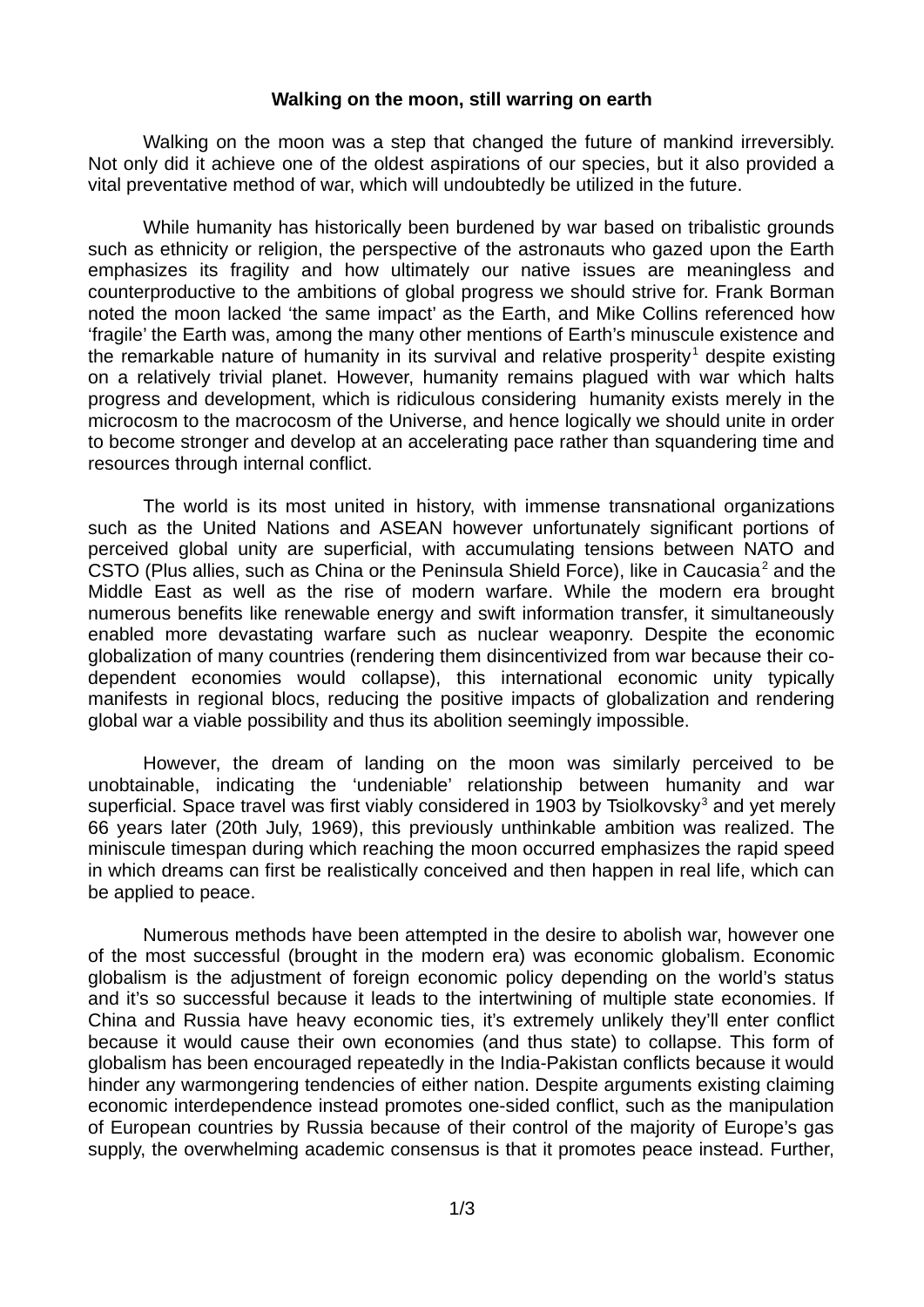economic interdependence should go both ways in order to ensure international peace instead of a one-sided relationship such as Russian-EU gas trade. It simultaneously tackles dictatorships because they are forced to allow a stream of external goods into their nation upon trade occurring, which often leads to an influx of foreign media. Hence, citizens are exposed to the poor state of their respective dictatorial nation and thus the regime's popularity falls; this leads to wider discontent and triggers revolution. Thus, those suffering under authoritarian regimes have their lives improved and the dictators cannot engage in warfare to distract their populace from home conditions which otherwise often occurs (such as Argentina's Falklands war). Economic globalism is gradually accelerating and hence our planet is inching closer to the utter abolishment of war annually.

Interestingly, the moon provides an opportunity for this to occur; The pooling of resources from multiple nations, such as COSPAR5, to invest into space agencies generates pan-humanist sentiments throughout the planet. With transnational projects, conflict is disincentivized because it hinders their united progress in a widely popular space mission. This idea of transnational unity to minimize conflict has existed for decades, such as the Atlantropa project (1928)6 which intended to rally all major European powers to a common cause and thus prevent a potential WW2. While that project failed to materialize, it demonstrates the idea has existed in a semi-realistic manner significantly longer than the concept of landing on the moon. Additionally, with the wide expanses of space LEDCs can utilize resources external from earth in order to equalize their international status, equalizing economic relationships, minimizing potential economic manipulation and further protecting world peace.

To conclude, humanity has been considered to suffer from the essential illness of greed, which dictates a large portion of our actions. Wars over land and wealth, which compose a significant (if sometimes unseen, due to veiled excuses regarding ethnicity or religion for war) quantity of historical wars. However, this greed is evaporating as global ethnic and religious tensions decline in correlation with racism, and even tensions between Wahabbis and other Islamic sects and other religions are immensely less than historical tensions (such as during the Crusades) which provides evidence that humanity can achieve and gradually are achieving the aim of permanent world peace. Despite a lack of instant solution, the movement towards peace, like global warming, has slowly been occurring but is accelerating as modern inventions and economies become increasingly interconnected, especially with the new space frontier serving as a uniting factor for the entirety of earth. Ultimately, moon landing seemed impossible a century before it happened which parallels war's entire abolition, which is gradually beginning to happen, one day at a time.

## **Lucas Valladares**

## References

- 1 spacequotations.com. (2019). *Top 10 Most Famous Earth Quotes said by Astronauts*. [online] Available at:<https://spacequotations.com/quotes-about-earth-by-astronauts/> [Accessed 23 Mar. 2019].
- <sup>2</sup> Labarre, F. (2019). *NATO and CSTO in the Caucasus: Evolving Collision and Potential Engagement*. [online] Academia.edu. Available at: https://www.academia.edu/37853353/NATO\_and\_CSTO\_in\_the\_Caucasus\_Evolving Collision and Potential Engagement [Accessed 23 Mar. 2019].